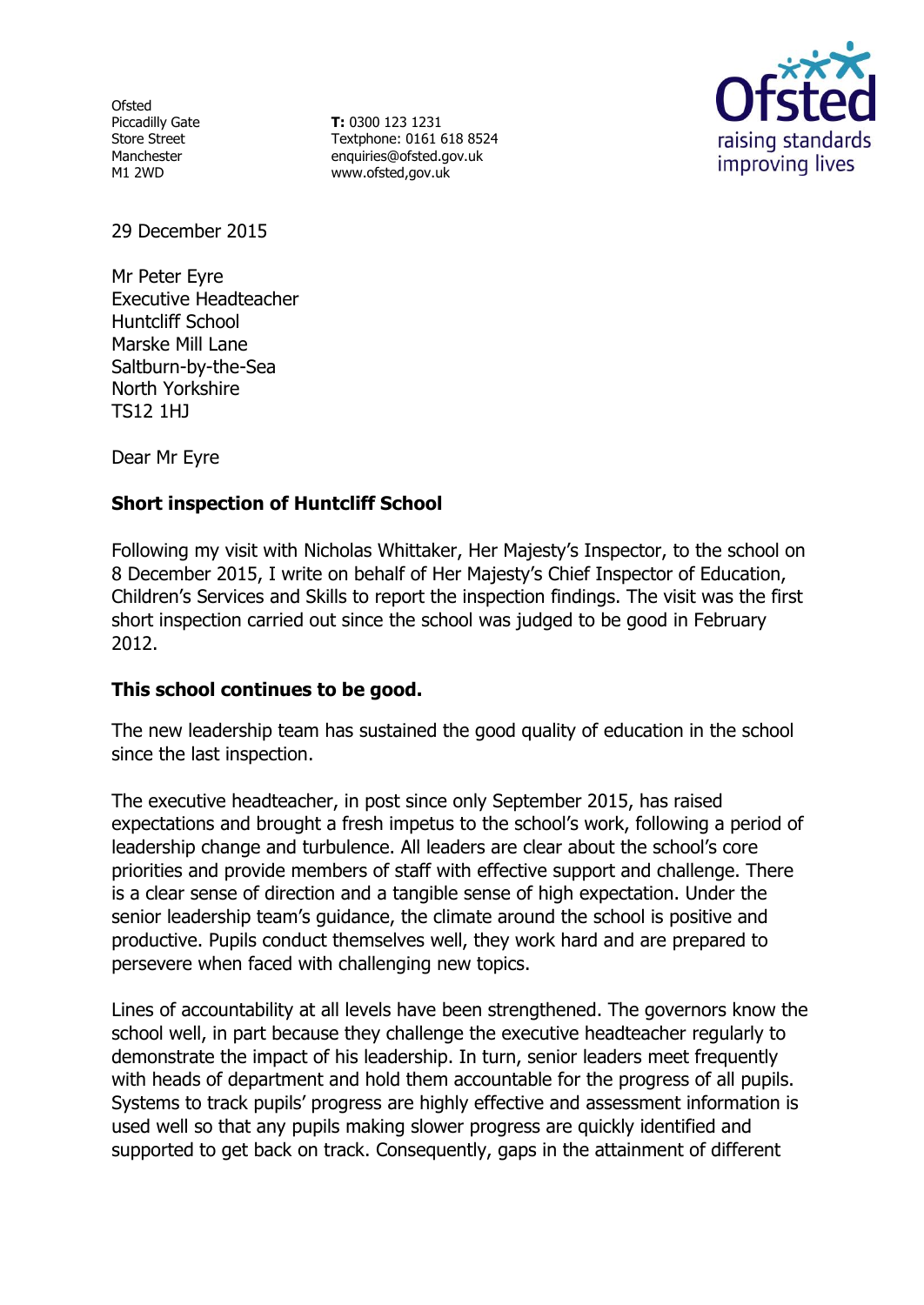

groups of pupils, such as those from disadvantaged backgrounds and disabled pupils or those with special educational needs, are narrowing over time.

In most subject areas, pupils make at least the progress that is expected. The school continues to have particular strengths in the teaching of humanities and languages, subjects in which pupils make significantly better progress than that seen nationally. Because of this, the proportion of pupils that attain the English baccalaureate is well above the national average. Leaders have a detailed knowledge of where teaching is occasionally less effective and are taking appropriate steps to address such inconsistencies.

The new leadership team has also sharpened expectations regarding behaviour and attendance. Lateness and absence are challenged robustly. Expectations for behaviour and conduct around the school are clear and well understood. As a result, overall levels of attendance are improving and there are fewer pupils than previously that are regularly absent. Nevertheless, leaders and governors have identified that improving attendance further is a key priority for the school.

# **Safeguarding is effective.**

The leadership team has ensured that all safeguarding arrangements are fit for purpose. All policies and records relating to the safeguarding of pupils are up to date and of high quality. Members of staff, including the designated safeguarding leader, receive regular training and know their responsibilities well. They ensure there is a culture of vigilance and care. Partnership working with the partner primary school, the local authority and other external agencies is well developed.

Pupils' understanding of how to keep healthy and safe is effectively promoted through the school's life-skills programme. For example, pupils are well informed about online safety and know how to keep themselves safe when using computers and the internet. The school also promotes equality and tackles discrimination positively. Any use of discriminatory or derogatory language is tackled head-on. Pupils of all ages confidently stated that the school is a safe and caring environment in which to learn.

### **Inspection findings**

- The executive headteacher and new leadership team have brought renewed energy and drive for improvement. There is a clarity of purpose and sense of direction shared by members of staff.
- In this relatively small secondary school, leaders know the pupils individually and work hard to raise their aspirations. The vast majority of pupils in Key Stage 4 know what they must achieve in order to take their next steps. Last year, all Year 11 pupils successfully found places in further education, employment or training.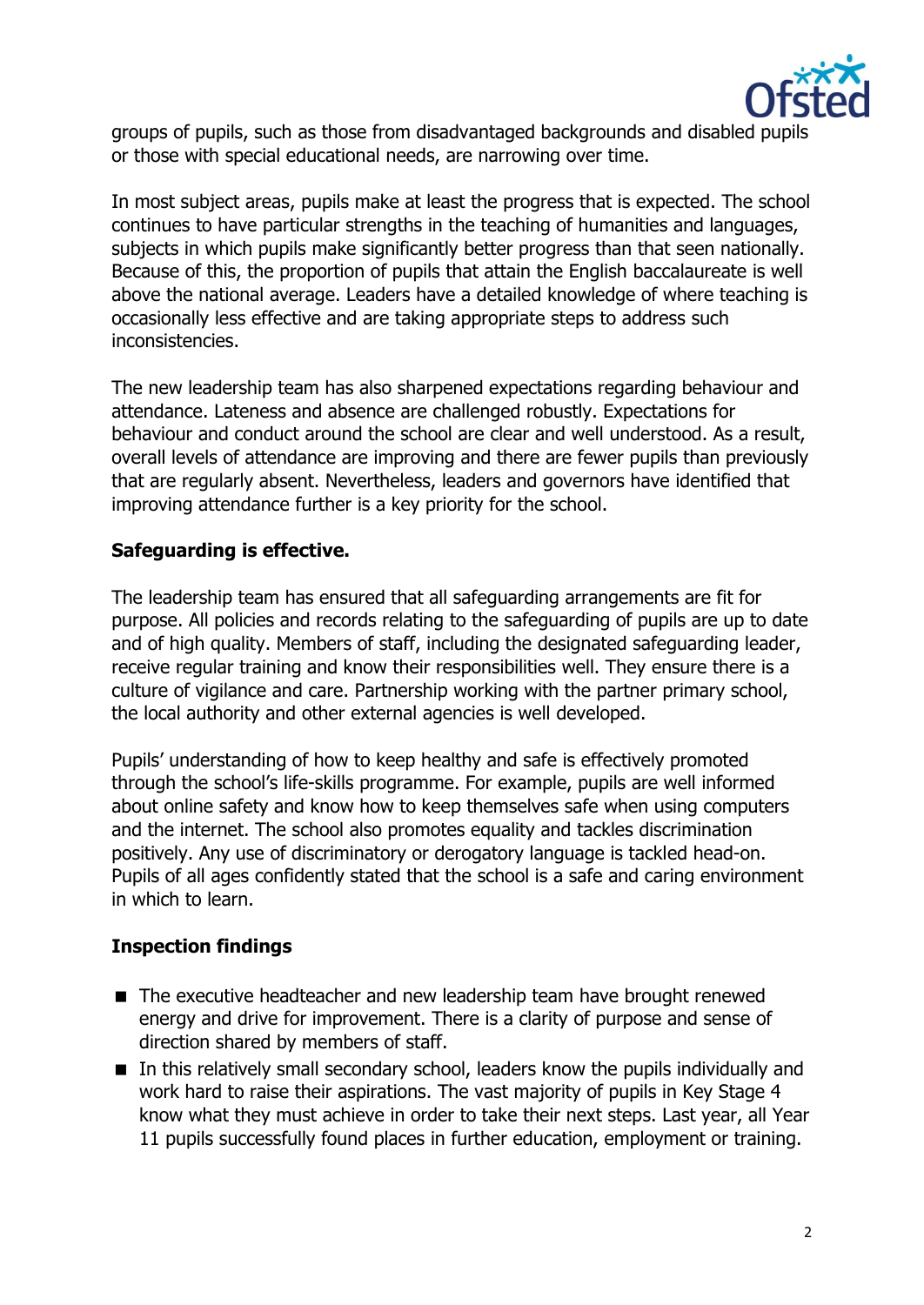

- **Effective management systems are in place to track pupils' academic progress** and to intervene where progress is less than expected. Leaders place a strong emphasis on narrowing gaps in attainment between different groups of pupils. The most recent assessment information shows efforts to improve the progress and attainment of disadvantaged pupils are proving successful, right across the curriculum.
- This is an inclusive school that has good provision in place for disabled pupils and those with special educational needs, and they make good progress in English, mathematics and most other subjects. The school community provides a good level of care and individual needs are well met.
- Most teaching in the school is of high quality. Occasionally, untidy and incomplete work goes unchallenged or marking is not used as well as it could be to deepen pupils' understanding. In one or two subjects, turbulence in staffing contributed to slower than expected progress last year. Gaps in staffing are now mostly filled.
- Overall, levels of attendance for 2014/15 were below the national average. The proportion of pupils regularly absent was also higher than seen nationally. Renewed and more concerted efforts by leaders are having a positive impact, however, and attendance so far for this academic year has risen above the national average. Pupils told inspectors that the school has made it clear that attending regularly and being punctual are high priorities. Nevertheless, the recent improvements in attendance have yet to be sustained and the attendance of disadvantaged pupils, in particular, requires further improvement.
- Most pupils show positive attitudes to learning and participate readily in lessons. The number of incidents of disruptive behaviour has fallen markedly reflecting the widespread acceptance of the school's code of conduct.
- The school is committed to working in partnership with other schools and academies in the local authority. Effective collaboration between primary, secondary, further education and special school leaders is helping to sustain and further strengthen the quality of leadership. Middle leaders are benefiting from working with their counterparts in other secondary schools and learning from the best practice available. For example, a recent peer review of the mathematics department has helped to refine the quality of provision.

# **Next steps for the school**

Leaders and governors should ensure that they:

- **F** focus relentlessly on improving levels of attendance, particularly for those pupils from disadvantaged backgrounds who are absent from school more frequently
- sustain good-quality teaching by:
	- ensuring all teachers set high expectations for the presentation of work and challenge those pupils who fail to show sufficient pride or care
	- ensuring pupils improve their work in response to the teacher's marking and feedback.